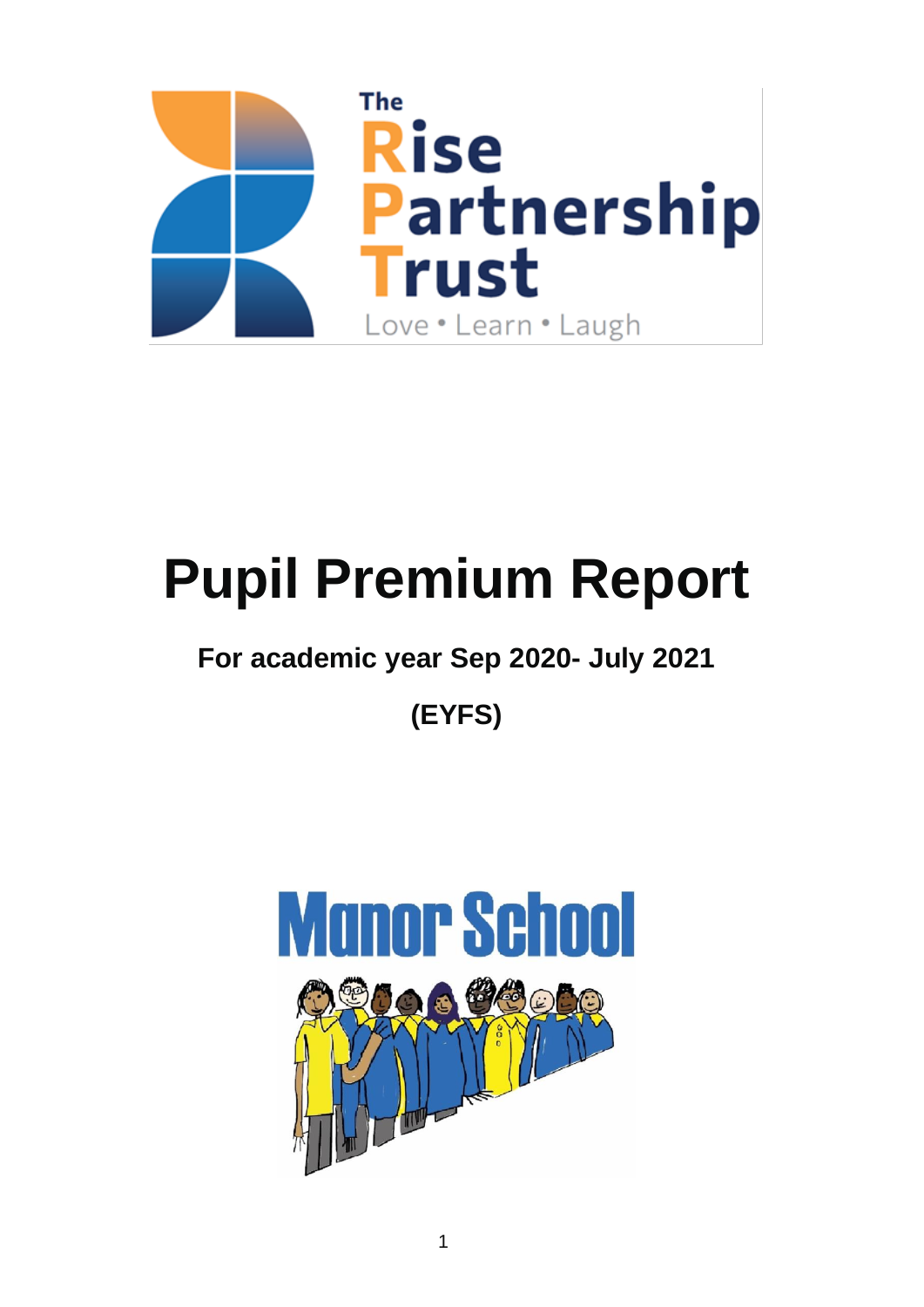# **Pupil premium report**

This report details Manor School's use of pupil premium funding to help improve the attainment of our disadvantaged pupils.

## **School overview 2020-2021**

| <b>Detail</b>                                                       | <b>Data</b>            |  |
|---------------------------------------------------------------------|------------------------|--|
| School name                                                         | <b>Manor School</b>    |  |
| Number of pupils in school                                          | 198                    |  |
| Proportion (%) of pupil premium eligible pupils                     | 45.9%                  |  |
| Academic year/years that our current pupil premium report<br>covers | 2020/2021              |  |
| Date this statement was published                                   | December 2021          |  |
| Date on which it will be reviewed                                   | <b>July 2022</b>       |  |
| Statement authorised by                                             | <b>Steven Thompson</b> |  |
|                                                                     | Headteacher            |  |
| Pupil premium lead                                                  | Angela Boast           |  |
| Governor / Trustee lead                                             | Zainab Ahmed           |  |

# **Whole school Funding overview 2020-2021**

| <b>Detail</b>                                                                                                                       | <b>Amount</b>                           |
|-------------------------------------------------------------------------------------------------------------------------------------|-----------------------------------------|
| Pupil premium funding allocation for the year 2020-21                                                                               | £121,050<br>(13,450 EYFS<br>allocation) |
| Pupil premium funding carried forward from previous<br>years (enter £0 if not applicable)                                           | £0                                      |
| Budget for the year 2021-22                                                                                                         | £106,255                                |
| If your school is an academy in a trust that pools this<br>funding, state the amount available to your school this<br>academic year |                                         |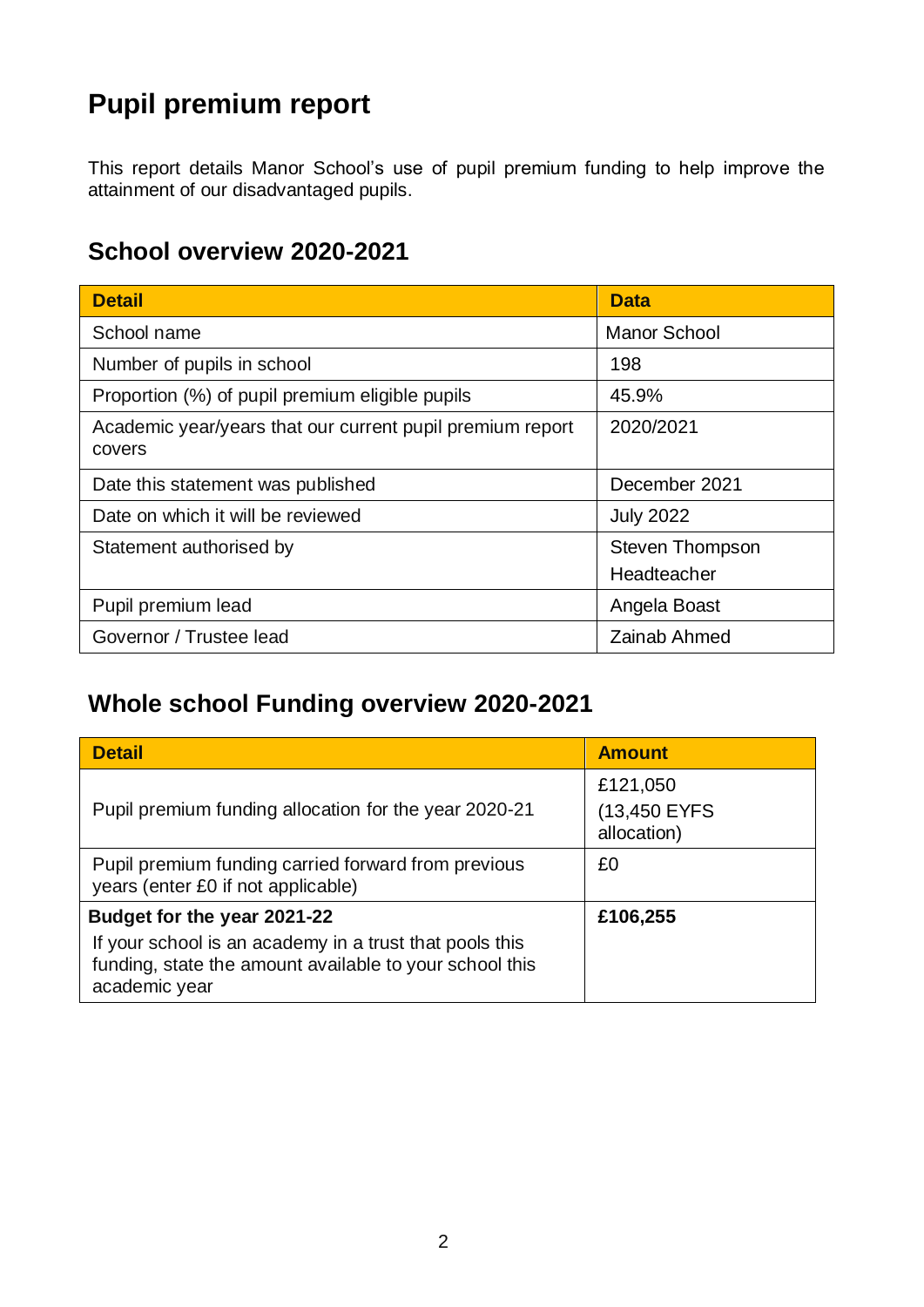## **Use of the EYFS Pupil Premium for 2020-21**

### **Introduction**

The Pupil Premium is a Government initiative that provides extra money for vulnerable pupils. Vulnerable pupils are identified as those who are in receipt of free school meals, looked after children and children who have a parent working for the armed services.

Schools may use their data to decide how best to spend this money. The money must be spent on *'narrowing the gap'* between pupils who have been identified as vulnerable in comparison to those who have not. Schools will be accountable for their performance and must report this on all aspects of Pupil Premium Spending.

### What will we receive?

In the Year 2020-21, 10 EYFS pupils who receive free school meals were eligible to receive £1,345 Pupil Premium Funding. The school has been allocated £13,450 for Early Years pupils.

### How we spent the money?

| <b>Pupil Pre-</b><br>mium to be<br>used for                                            | <b>Amount</b><br>allocated                       | Num-<br>ber of<br>pupils<br>eligible              | <b>Brief sum-</b><br>mary of the<br><b>intervention</b>                                                                                                    | <b>Intended</b><br>outcomes                                                                                                      | <b>Monitor-</b><br>ing                                                                                                  | <b>Actual</b><br><b>impact</b>                                                                                                                                                                   |
|----------------------------------------------------------------------------------------|--------------------------------------------------|---------------------------------------------------|------------------------------------------------------------------------------------------------------------------------------------------------------------|----------------------------------------------------------------------------------------------------------------------------------|-------------------------------------------------------------------------------------------------------------------------|--------------------------------------------------------------------------------------------------------------------------------------------------------------------------------------------------|
| <b>Elklan lan-</b><br>guage devel-<br>opment train-<br>ing                             | *Part of<br>$(E440)$ total<br>cost £3,800        | 3 PP<br><b>Pupils</b><br>identified<br>in EYFS    | 10 week course<br>for teachers to<br>gain under-<br>standing of lan-<br>guage devel-<br>opment and<br>apply strategies<br>in class to sup-<br>port pupils. | For pupils<br>communica-<br>tion skills to<br>improve. Pu-<br>pils to meet /<br>exceed speak-<br>ing and listen-<br>ing targets. | Course-<br>work tasks<br>SP/LIS<br><b>DATA</b><br>Pupil Pro-<br>gress Meet-<br>ing minutes<br>Pupil Pro-<br>gress Plans | October<br>2020<br>Pupils in<br>receipt of<br>Pupil Pre-<br>mium have<br>made<br>more pro-<br>gress than<br>those not<br>in receipt<br>of Pupil<br>Premium<br>in Speak-<br>ing and<br>Listening. |
| <b>Makaton /</b><br><b>PECS train-</b><br>ing and re-<br><b>sources</b>                | *Part of<br>$(E440)$ total<br>cost<br>(E3,600)   | All pu-<br>pils iden-<br>tified in<br><b>EYFS</b> | 8 week course<br>to train staff to<br>use Stages of<br><b>Makaton Sign</b><br>correctly to<br>support pupils<br>to gain com-<br>munication<br>skills.      | For pupils<br>communica-<br>tion skills to<br>improve. Pu-<br>pils to meet /<br>exceed speak-<br>ing and listen-<br>ing targets. | <b>SP/LIS</b><br><b>DATA</b><br>Pupil Pro-<br>gress Meet-<br>ing minutes<br>Pupil Pro-<br>gress Plans                   | October<br>2020<br>As above                                                                                                                                                                      |
| <b>Additional</b><br>speech and<br><b>language</b><br>therapist al-<br><b>location</b> | *Part of<br>$(E3,000)$ tot<br>al cost<br>£27,000 | All PP<br>pupils in<br><b>EYFS</b>                | Block of thera-<br>py provided for<br>50% of Pupil<br>Premium pupils<br>(Spring 2020                                                                       | To promote<br>speech and<br>language de-<br>velopment                                                                            | SP/LIS<br><b>DATA</b><br>Pupil Pro-<br>gress Meet-<br>ing minutes<br><b>Pupil Pro-</b>                                  | October<br>2020<br>As above                                                                                                                                                                      |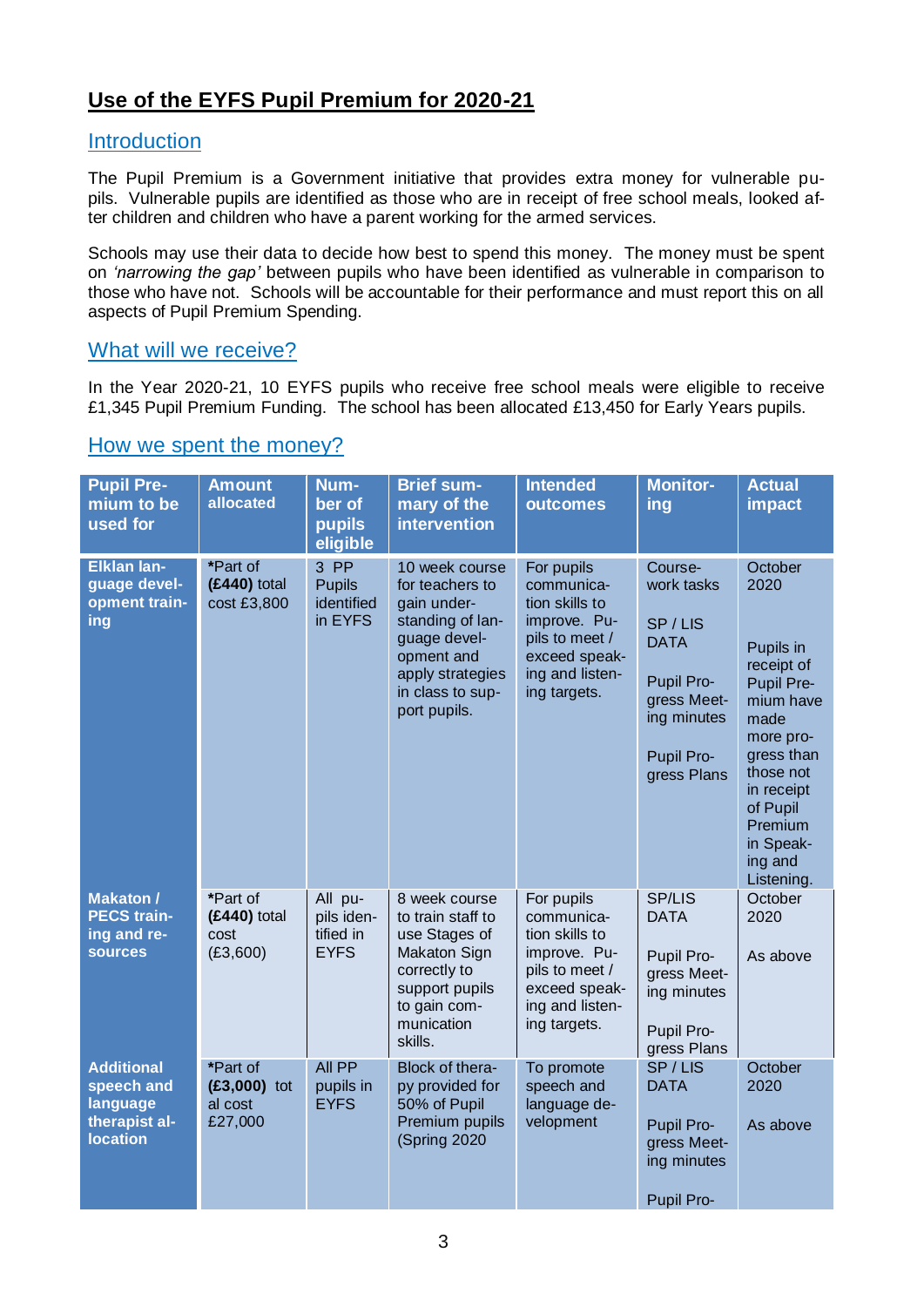|                                                                                                        |                                                                 |                                                                    |                                                                                                                                                           |                                                                                                                                                                                         | gress Plans                                                                                                     |                                                                                                                                                                                                         |
|--------------------------------------------------------------------------------------------------------|-----------------------------------------------------------------|--------------------------------------------------------------------|-----------------------------------------------------------------------------------------------------------------------------------------------------------|-----------------------------------------------------------------------------------------------------------------------------------------------------------------------------------------|-----------------------------------------------------------------------------------------------------------------|---------------------------------------------------------------------------------------------------------------------------------------------------------------------------------------------------------|
| <b>Extra PPA</b><br>time for staff<br>made avail-<br>able through<br>specialist<br><b>HLTA cover).</b> | £5350                                                           | All PP<br><b>Pupils</b>                                            | All class based<br>teachers will<br>receive extra<br>PPA time to<br>plan specific<br>reading / writing<br>interventions<br>for Pupil Pre-<br>mium Pupils. | For the gap<br>between pro-<br>gress of Pupil<br>Premium Pu-<br>pils and Non<br><b>Pupil Premium</b><br>pupils to be<br>narrowed in<br>reading and<br>writing.                          | Reading<br>and Writing<br>data<br>Pupil Pro-<br>gress Meet-<br>ing minutes<br>Pupil Pro-<br>gress Plans         | October<br>2020<br>Pupils in<br>receipt of<br>Pupil Pre-<br>mium have<br>made bet-<br>ter pro-<br>gress than<br>those not<br>in receipt<br>of Pupil<br>Premium<br>in Read-<br>ing, Writing<br>and PSHE. |
| <b>Educational</b><br><b>Visits</b>                                                                    | n/a                                                             | All PP<br>pupils                                                   | Access to a<br>broad and bal-<br>anced curricu-<br>lum and expe-<br>riences that<br>support learn-<br>ing.                                                | For pupils to<br>attend trips.                                                                                                                                                          | Attendance                                                                                                      | No trips<br>due to<br>Covid-19<br>closures<br>as EYFS<br>classes<br>usually<br>attend trips<br>in the<br>Spring &<br>Summer<br><b>Terms</b>                                                             |
| <b>Family Link</b><br>work                                                                             | £3750                                                           | 6 PP<br><b>Pupils</b>                                              | Priority to Pupil<br>Premium fami-<br>lies                                                                                                                | For pupils to<br>develop so-<br>cially appro-<br>priate behav-<br>iour.<br>Families sup-<br>ported with<br>mealtimes and<br>diet, toileting,<br>play and be-<br>haviour strate-<br>gies | <b>PSHE Data</b><br>Pupil Pro-<br>gress Meet-<br>ing minutes<br>Pupil Pro-<br>gress Plans<br>Portage<br>reports | October<br>2020<br>Pupils in<br>receipt of<br>Pupil Pre-<br>mium have<br>made bet-<br>ter pro-<br>gress than<br>those not<br>in receipt<br>of Pupil<br>Premium<br>in PSHE.                              |
| <b>Attendance</b><br><b>support</b>                                                                    | n/a                                                             | PP Pu-<br>pils                                                     | Attendance<br>support and<br>monitoring giv-<br>en to promote<br>improved at-<br>tendance                                                                 | For pupil's<br>attendance to<br>improve                                                                                                                                                 | Attendance<br>record<br>monitored<br>by Attend-<br>ance Lead<br>and prompt<br>follow up<br>on all ab-<br>sences | Pre Covid-<br>19 closure<br>targeted<br>pupils at-<br>tending                                                                                                                                           |
| *Covid Clo-<br>sure<br>$(3/20 - 7/20)$<br><b>Additional</b>                                            | £470<br>*Part of Ad-<br>ditional De-<br>livery costs-<br>Use of | All PP<br>pupils<br>and<br>those<br>identified<br>as new-<br>ly PP | Education /<br>Home learning<br>resources in-<br>cluded study<br>packs, markers,<br>crayons, pen-<br>cils, scissors,                                      | To ensure all<br>pupils access<br>to educational<br>provisional.<br>To ensure pu-<br>pils access to<br>resources that                                                                   | Pastoral<br>calls car-<br>ried out<br>weekly ini-<br>tially but<br>then fort-<br>nightly SLT                    | All PP pu-<br>pils and<br>families<br>had equalit<br>y of access<br>of to re-<br>sources as                                                                                                             |